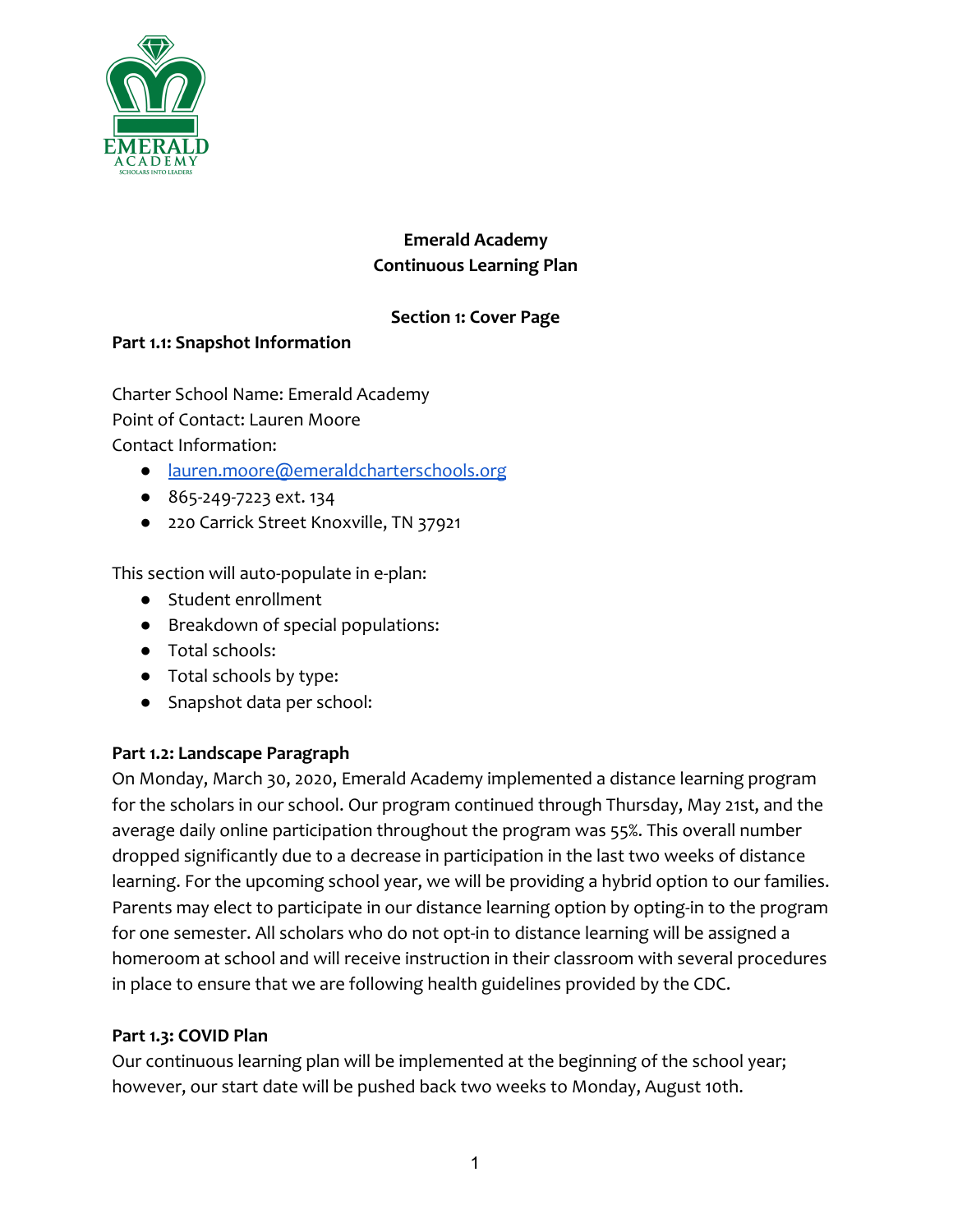

#### **Part 1.4: Authorizer Engagement**

On Monday, July 16th, the School Director, Lauren Moore met with our Knox County Schools (KCS) liaison, Shannon Jackson, and Cheryl Martin to discuss our CLP. A final copy was sent for review on Friday, July 24, 2020.

# **Section 2: Programmatic Model for 2020-2021 School Year**

| <b>MODEL</b>            | In-Person Instruction at School Building<br><b>Model</b> |                          |                                   |                | <b>Remote or Hybrid Model</b> |                          |                      |                |                         |                       |       |
|-------------------------|----------------------------------------------------------|--------------------------|-----------------------------------|----------------|-------------------------------|--------------------------|----------------------|----------------|-------------------------|-----------------------|-------|
| <b>PATHWAY</b>          | Trad'l                                                   | <b>Stagger</b><br>Return | <b>Stagger</b><br><b>Schedule</b> | Year-<br>round | <b>Split</b><br><b>Days</b>   | <b>Alternate</b><br>Days | <b>Need</b><br>based | Grade<br>based | Family<br><b>Choice</b> | All<br><b>Virtual</b> | Other |
| Kinder                  |                                                          |                          |                                   |                |                               |                          |                      |                |                         |                       |       |
| Elem.<br>School         |                                                          |                          |                                   |                |                               |                          |                      |                |                         |                       |       |
| <b>Middle</b><br>School |                                                          |                          |                                   |                |                               |                          |                      |                |                         |                       |       |
| High<br>School          |                                                          |                          |                                   |                |                               |                          |                      |                |                         |                       |       |
| Other:                  |                                                          |                          |                                   |                |                               |                          |                      |                |                         |                       |       |

#### **Part 2.1: Beginning-of-Year Programmatic Model by Grade Band**

Families at Emerald Academy will be able to choose an in-person option or a distance learning option. Families who are opting-in to distance learning will be doing so for the first semester of school, and will not be able to alter their option until the beginning of the Spring semester. At that time, our school will re-evaluate the need to provide options for learning. If there is ever a need for school closure, similar to what took place last Spring, all scholars will move into the distance learning option and our staff will provide instruction on-campus (as long as a "Safer at Home" order is not in effect).

Each year, our kindergarten scholars begin school on a [staggered schedule](https://docs.google.com/document/d/1WEkJ7UZWN1IcsuiTblvIaRVAxU9IfHpJAxM3CbidHLw/edit?usp=sharing). The same will be the case for the upcoming school year.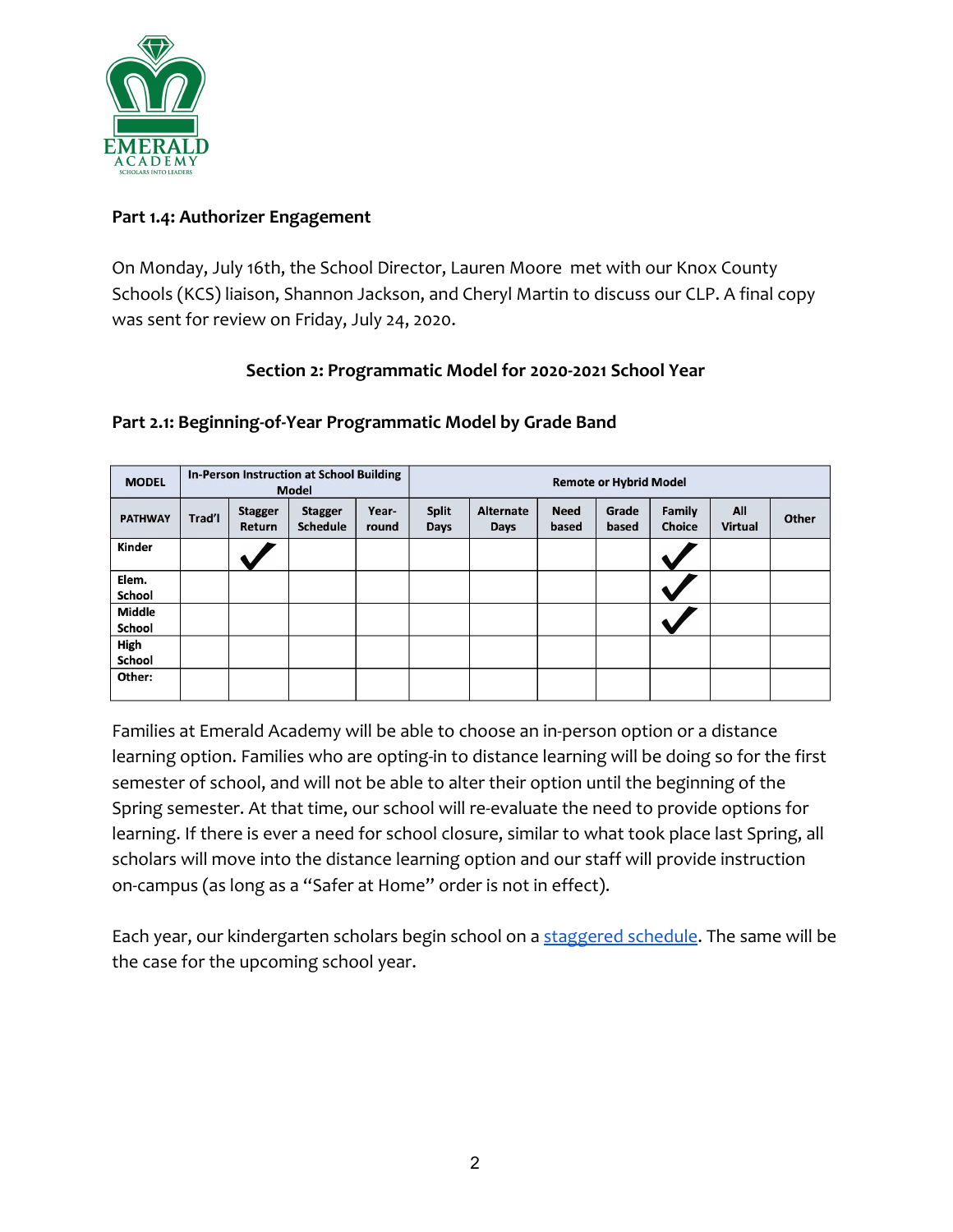

#### **Section 3: Standards-Based Instruction**

# **Part 3.1: Explanation of Approach**

Scholars who will be attending school in-person will follow our master calendar and will be in attendance at school from 8:00 a.m until 4:00 p.m. each day, except on Wednesday when we release early at 2:30 p.m. Scholars who will be attending school virtually will be in school from 8:00 a.m.- 3:00 p.m. each day, but their instruction will be provided virtually via Zoom and Google Classroom.

| Part 3.2: Instruction Breakdown by Grade Band (Distance Learning) |
|-------------------------------------------------------------------|
|-------------------------------------------------------------------|

| <b>Content Area</b>   | Avg. Days/Week | <b>Mins/Session</b> | <b>Delivery Mechanism</b>                                     |
|-----------------------|----------------|---------------------|---------------------------------------------------------------|
| <b>ELA</b>            | 5              | 90-150 mins.        | Teacher-Based,<br>Virtual,<br>Synchronous and<br>Asynchronous |
| <b>Math</b>           | 5              | 90-120 mins.        | Teacher-Based,<br>Virtual,<br>Synchronous and<br>Asynchronous |
| <b>Science</b>        | $2.5 - 5$      | 30-90 mins.         | Teacher-Based,<br>Virtual,<br>Synchronous and<br>Asynchronous |
| <b>Social Studies</b> | $2.5 - 5$      | 30-90 mins.         | Teacher-Based,<br>Virtual,<br>Synchronous and<br>Asynchronous |
| <b>PE</b>             | $\overline{2}$ | 25-40 mins.         | Teacher-Based,<br>Virtual,<br>Synchronous and<br>Asynchronous |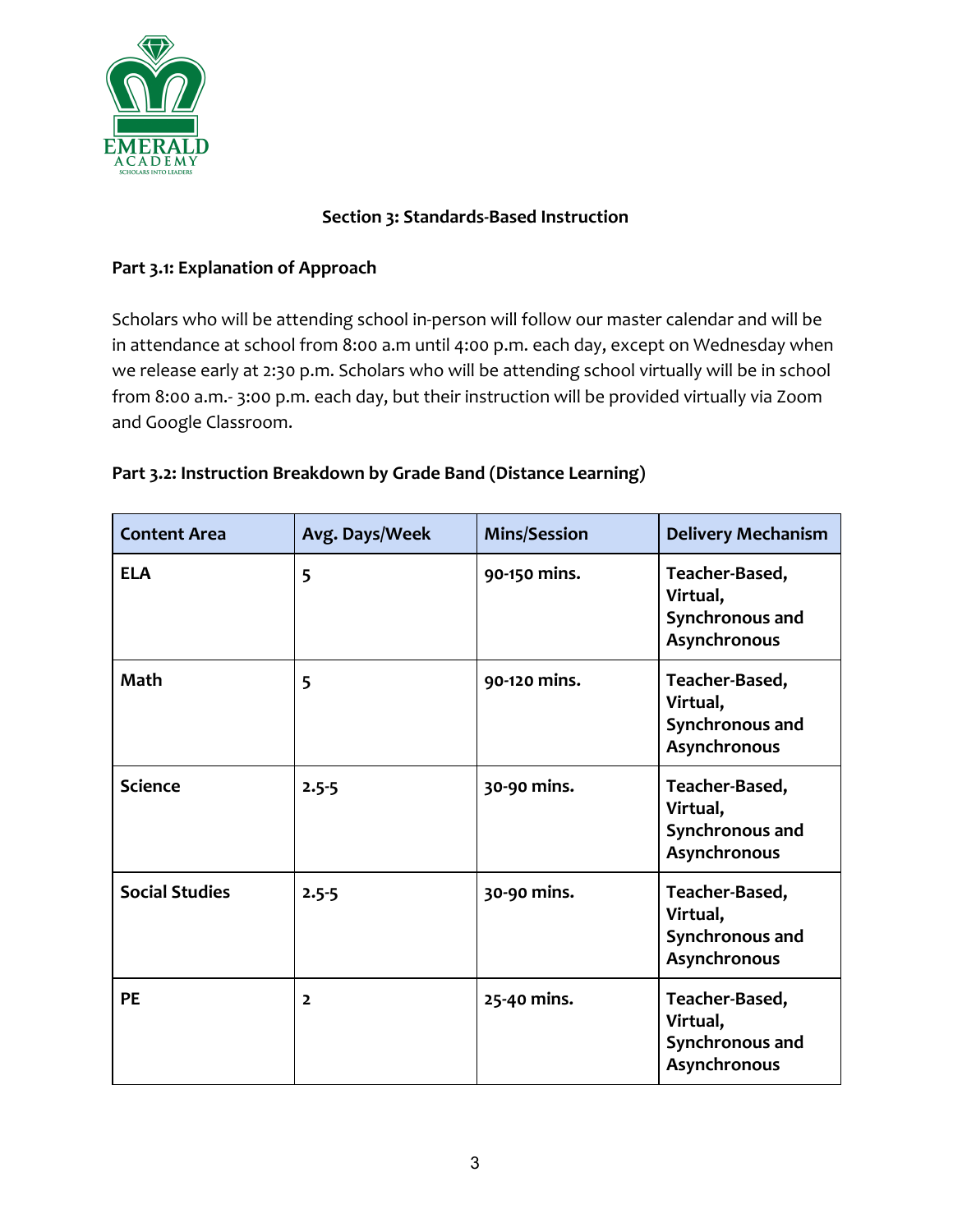

| <b>Arts</b> | ◢ | 25-40 mins. | Teacher-Based,<br>Virtual,<br>Synchronous and |
|-------------|---|-------------|-----------------------------------------------|
|             |   |             | Asynchronous                                  |

# **Part 3.3: Artifacts**

- [Chart of Instructional Materials](https://docs.google.com/document/d/1pM9oRyfTULKYShqq5cFhq2dC1zKHtqtSpa8pdyU35vE/edit?usp=sharing)
- [Master Schedule](https://docs.google.com/spreadsheets/d/1k8S6fn1pV2VwSQTPvNZ_j8X60l7Y9_G51RGk4QIMdzU/edit?usp=sharing)
	- All SpEd and ELL scholars will receive instruction from certified SpEd and certified ELL instructors based on their individualized needs. These meetings will take place via zoom for families who have opted for distance learning.
- [Plan for Learning Loss](https://drive.google.com/drive/folders/1x1QJ9CqnaPs86sOVOeNpGOLZO6PlyLff)
- [Grading Policy and Procedures](https://drive.google.com/file/d/1IwJMXXPYgfcsryWo9-rS6SDyI4rJJ4Px/view?usp=sharing)

#### **Section 4: Attendance**

#### **Part 4.1: Explanation of Approach**

For our scholars who are attending in-person, attendance will be taken and entered into our SIS system by 8:10 a.m. each morning during homeroom. If attendance is not posted by this time, our receptionist will call to the classrooms that have not posted attendance to ensure that this takes place. Since our scholars will not be rotating to different classrooms for instruction, we will not need to take attendance for each block in the upper school (grades 5th-8th). Students in the distance learning option will be required to be in their first zoom meeting by 8:00 a.m. Attendance will be entered into our SIS system and will be taken for each zoom class/ block. Phone calls (and potential home visits) will be made if scholars do not attend daily.

#### **Part 4.2: Artifacts**

● [Attendance Policy](https://docs.google.com/document/d/1fruUo11t7_YHf5MFBhL0MP9XdkMVq54q0nIoqU0ivVo/edit?usp=sharing)

# **Section 5: Instructional Technology**

#### **Part 5.1: Explanation of Approach**

Every scholar in our building will be provided with a chromebook that can be used at school and at home. Parents will be required to sign our Technology Agreement and pay a \$10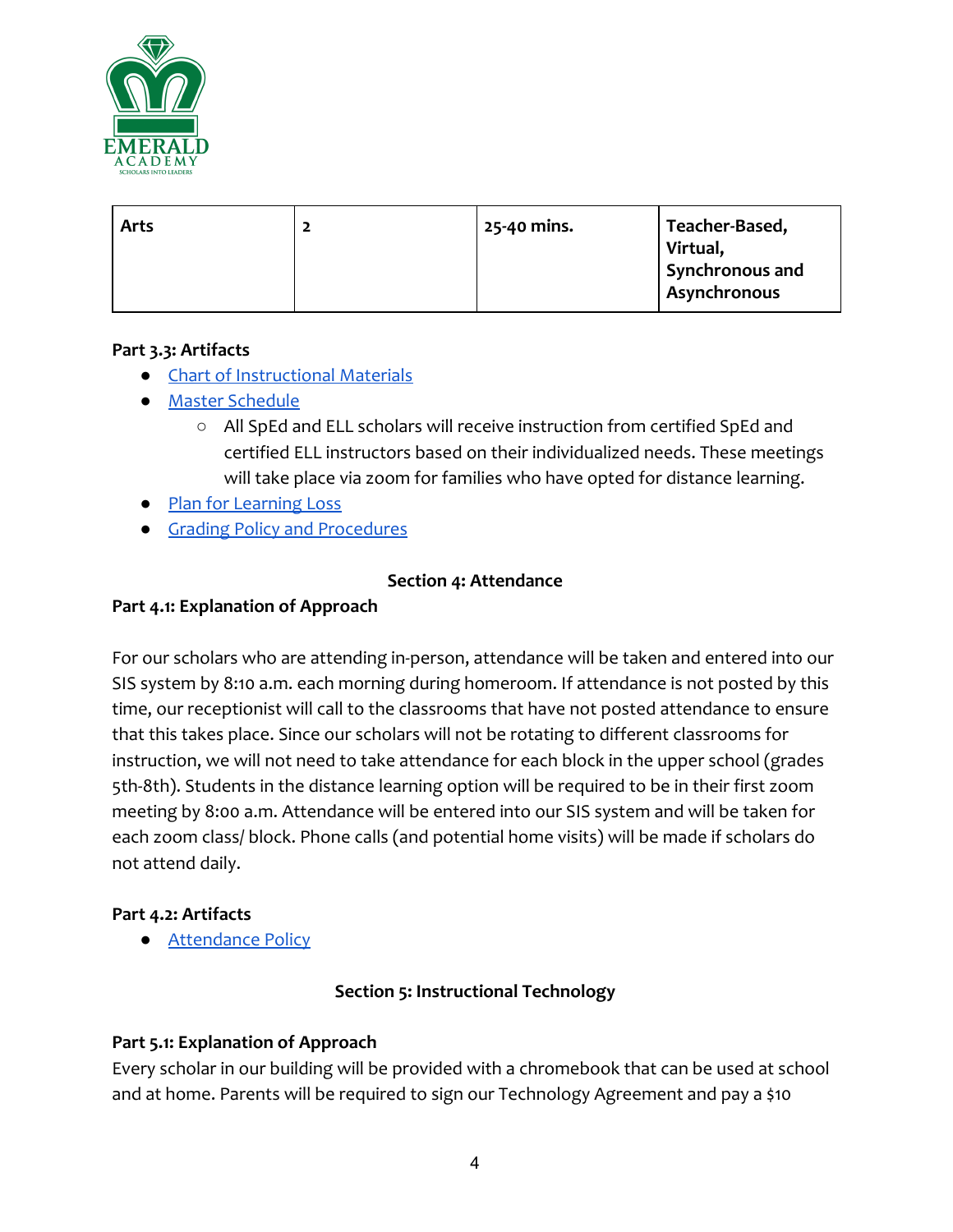

usage fee to take care of typical wear and tear. Additional charges for damages will be made and are communicated to families prior to providing the technology equipment. Parents participating in the distance learning option will pick up their scholars' chromebooks (and other instructional materials) from 1-6 p.m. August 3rd-5th. Parents will contact our school IT department with any technical needs that they have, and the issues will be resolved within 48 hours. Since "in-person" scholars will be taking their chromebooks home daily, they will be able to utilize this device in the event that a school-wide closure is necessary.

#### **Part 5.2: Artifacts**

- [Technology Distribution & Tracking Plan](https://docs.google.com/spreadsheets/d/1gfT2JNJjutK_GEGnfk8NDGwoGYoPIVXGDi8wH1wRY3s/edit?usp=sharing)
- [Technology Policies](https://drive.google.com/file/d/1nwxFytS6PRDe9b9-ocmsyhigMte1i-eB/view?usp=sharing)
- [Procedures for Accessing Content](https://www.youtube.com/watch?time_continue=6&v=tsK7XoiGt-o&feature=emb_logo)
- [Internet Needs](https://drive.google.com/file/d/1vptOIm_9jyrmBcdr4ISwkjwduBHIoDbS/view?usp=sharing)

# **Section 6: Professional Development**

#### **Part 6.1: Explanation of Approach**

During Summer Institute (July 6th-August 7th), our staff will be trained on a variety of topics ranging from Doug Lemov's *Teach Like a Champion* (TLAC) strategies for both academics and school culture, to sessions on how to set up Google Classroom and videotape instruction through Screencastify. All teachers will learn the components of addressing learning loss through the TDOE 4-part series. Our guidance counselor will also lead our staff on identifying social emotional needs of scholars. And, our distance learning teachers will be collaborating with their "in-person" counterparts to share lessons.

#### **Part 6.2: Artifacts**

- [Summer PD Plan](https://docs.google.com/spreadsheets/d/1ypWodJgkjrDPJ3fr3nCx1MWRoJVP5k64aAMq98rO9i8/edit?usp=sharing)
- [20-21 PD Plan](https://drive.google.com/file/d/1eBRgp0eEyPJG8L-20XMVtKDf0-zer5x-/view?usp=sharing)

# **Section 7: Implementation Monitoring**

#### **Part 7.1: Explanation of Approach**

Each week, Grade-Band Directors (along with the School Director) will visit classrooms (both in-person and distance learning) to provide direct feedback on instruction and classroom culture. Lessons will be reviewed every Friday for the upcoming week to ensure alignment